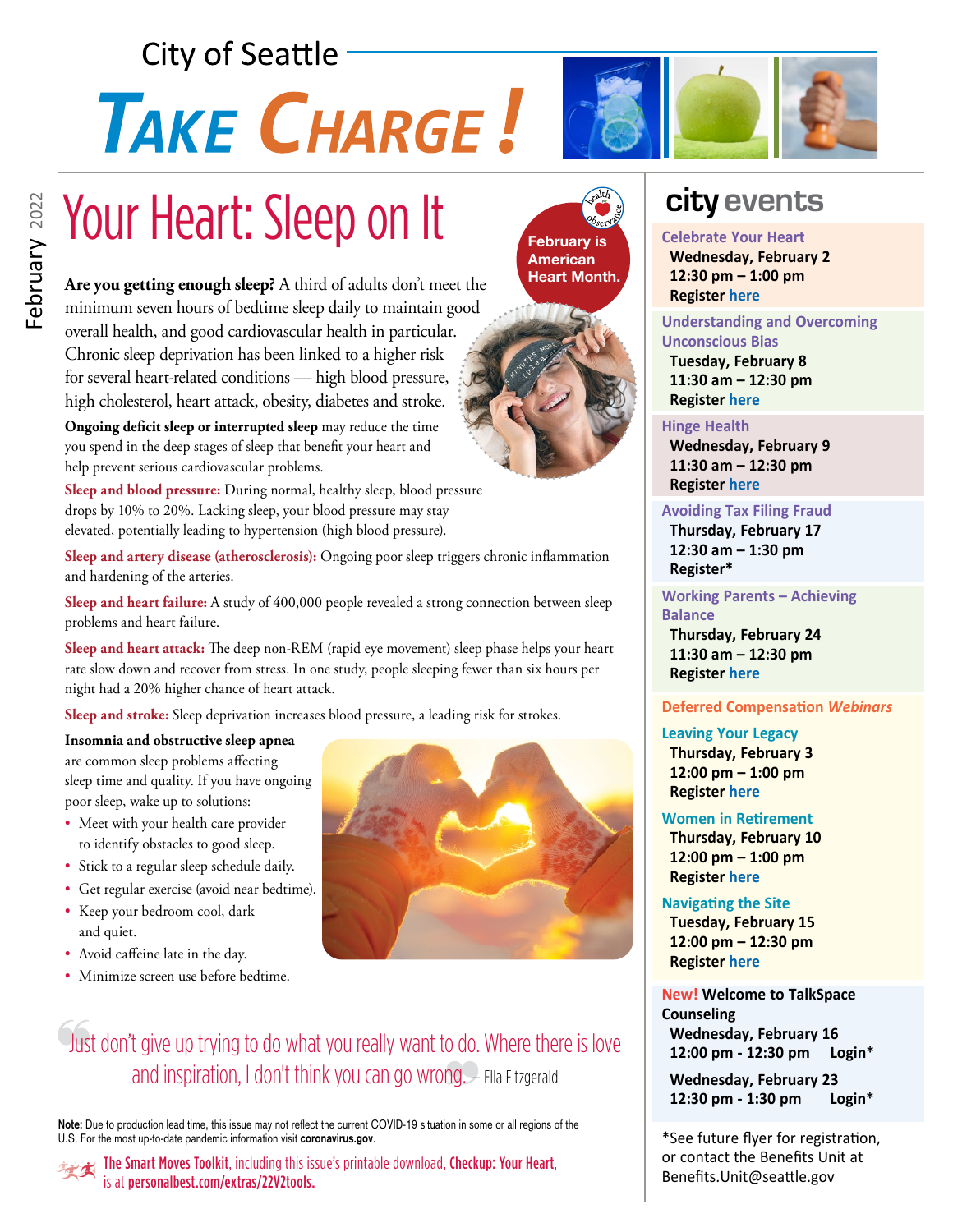# Product Claims in the Food Aisles

By Cara Rosenbloom, RD

**If a food label says a product** is "low in sodium" or includes a lengthier explanation, such as "a diet low in total fat may reduce the risk of some cancers," can you trust these claims to be true?



The FDA **does regulate** these claims, and they are only allowed to be used on food packages if the product meets strict criteria. So yes, these claims are true.

**But remember,** the claims alone cannot tell the whole story. For example, a package may claim that a food is "low in sodium," but that statement alone doesn't mean the product

is nutritious or healthy. That same low-sodium product may also be high in sugar,<br>saturated fat or preservatives, so it's important to read the ingredients<br> $\frac{Nutrition \, Facts}{\frac{1}{2} \cdot \frac{1}{2} \cdot \frac{1}{2} \cdot \frac{1}{2} \cdot \frac{1}{2} \cdot \frac{1}{2} \$ saturated fat or preservatives, so it's important to read the ingredients list and Nutrition Facts panel in addition to looking for any claims.



COMMON CLAIMS

#### The FDA regulates three types of claims commonly found on food products:

#### 1 Structure/function claims: **3**

These claims tie nutrients to a specific purpose in the body, and usually relate to general well-being rather than to disease or health conditions. Examples include:

- Calcium builds strong bones.
- Fiber maintains bowel regularity.
- Antioxidants maintain cell integrity.
- DHA supports brain health. (Docosahexaenoic acid is essential for the growth and functional development of the brain in infants.)
- Probiotics support digestive health.
- Helps maintain a healthy cholesterol level.

#### 2 Health claims:

These claims describe a relationship between a food and a reduced risk of a health condition. They are based on extensive reviews of nutritional science. Some examples you may see:

- On foods containing calcium: "Adequate calcium throughout life may reduce the risk of osteoporosis."
- On low-sodium foods: "Diets low in sodium may reduce the risk of high blood pressure, a disease associated with many factors."
- On foods containing folate: "Healthful diets with adequate folate may reduce a woman's risk of having a child with a brain or spinal cord birth defect."

#### Nutrient content claims:

These claims provide information about whether the food is low or high in a particular nutrient, such as fat, salt, fiber, vitamins or minerals. They can also compare the level of a nutrient in a food to that of another food, using terms such as **more, reduced** and **lite**. Examples include:

- High fiber.
- Good source of vitamin D.
- Low fat.
- Low sodium.

#### Here's what some common nutrient content claims mean:

- **• Fat-free or sugar-free:** Less than 0.5 grams of fat or sugar.
- **• Good source of:** Food contains 10-19% of the Daily Value of the nutrient.
- **• High in:** Provides 20% or more of the Daily Value of a nutrient.
- **• High fiber:** 5 or more grams of fiber.
- **• Light:** ⅓ less calories or ½ the fat.
- **• Low calorie:** Less than 40 calories.
- **• Low fat:** 3 grams or less of fat.
- **• Low sodium:** Less than 140 milligrams of sodium.

# Health Care Plan Basics

**One of the most valuable assets you will have in your lifetime is health care insurance.**

Understanding how your plan coverage works is vital to accessing your benefits, getting the right care and protecting your health.

**The first step to obtaining the proper care and benefits** available through your plan is to understand health insurance terminology. Following are some key definitions.

**In-network:** Refers to physicians, other care providers, and medical facilities that deliver patient services covered through your plan. In-network providers are generally the most cost-effective option.

**Waiting period:** Typically a period of 90 days after the start of employment before employees can enroll in their insurance plans.

**Open enrollment:** A window of time during which you can apply for health insurance or modify a plan to include your spouse and/or children.

**Pre-existing condition:** Any chronic disease, disability or other condition you have at the time you apply for health care coverage under your plan. In some cases, symptoms or ongoing treatments related to pre-existing conditions can increase your premium.

**Premium:** The amount you pay for health coverage each month.

**Deductible:** The amount you must pay out-of-pocket before your coverage starts. Typically, the lower your premium, the higher your deductible.

**Co-insurance:** The amount of money you owe to a medical provider once the deductible has been paid, usually a predetermined percentage of the total bill.

**Coordination of benefits:** A process applied by individuals who have two or more existing policies to ensure that their beneficiaries do not receive more than the combined maximum payout for the plans.

**Referral:** An official notice from a qualified physician to an insurer that recommends specialist treatment for a current policyholder.

#### **For more detailed information**

about your coverage, contact your health care plan's customer service or use its members' portal.

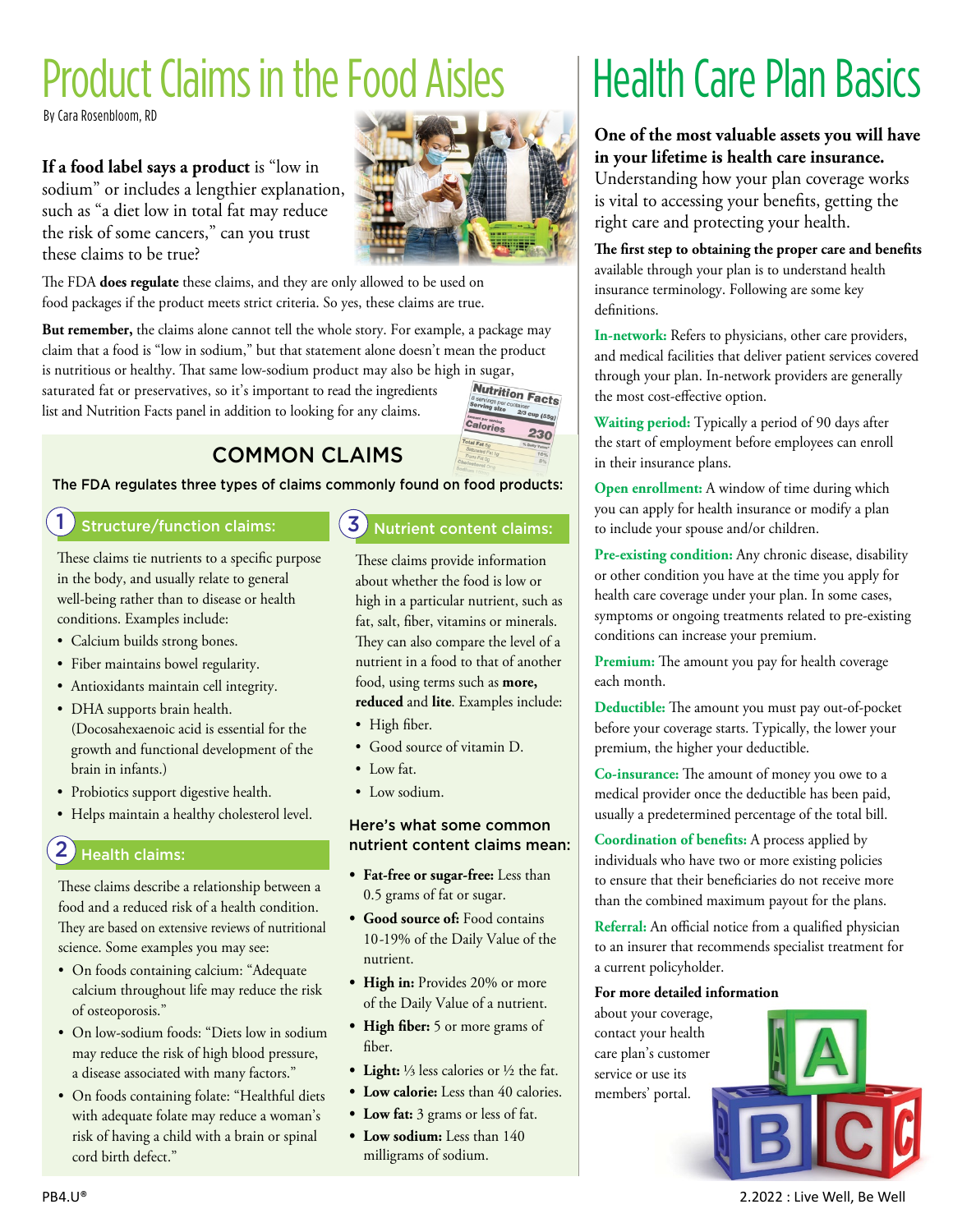**Although experiencing a heart attack is frightening,** many people recover and live full lives after a heart attack. While it's not unusual to worry about another heart event occurring, talking openly with your health care provider about ways to help your heart attack recovery is important.

**After a heart attack,** your cardiologist will use imaging and other tests to see what heart damage may have occurred and how your heart is functioning. Then your health care team will create a treatment plan to help you recover from your heart attack and prevent experiencing another one.

**According to the American Heart Association,** these measures are key for

heart attack recovery:

♥ **Take prescribed medications as directed.** Depending on your individual case, you may need treatment for high blood pressure and unhealthy blood cholesterol. Anticlotting drugs, such as aspirin, may be prescribed.

♥ **Commit to a healthy lifestyle.** Work with your health care provider to reach a healthy weight. If you smoke, create a quit plan with your provider. Following recommendations for a heart-healthy diet is important, too. *Continued on next page. >>*

### Are You at Risk of Iron Deficiency? **tip** of the **month**

**Iron is an important mineral that plays a role in making red blood cells, which carry oxygen throughout the body.** A study shows that iron deficiency anemia is on the rise in the U.S., according to a study published in The Journal of Nutrition in July 2021. The increase in iron deficiency has been linked to lower red meat intake and low iron levels in the soil that our food is grown in. If you don't eat red meat, ask your health care provider to do a complete blood count. **Note:** Women with heavy menstrual periods are also at risk for iron deficiency.

# Heart Attack Recovery | Winter Warm-Ups

By Cara Rosenbloom, RD

**When the temperature drops, it's comforting to snuggle up with warm foods and drinks.**  There are many great recipes that you can cook

in winter, and you won't mind being stuck inside when the aroma from the kitchen entices your taste buds.

**Start with soups and stews.** You can add ingredients to a slow cooker, or simmer on the stovetop if you prefer. Most soups and stews start with a vegetable base (think carrots, onions, celery and mushrooms), which contribute to your daily intake. Most recipes then add protein, such as beans, lentils, chicken or fish, and are rounded out with a carb-boost from noodles, rice, quinoa or potato. It's a whole meal in a bowl.

![](_page_2_Picture_13.jpeg)

**Oatmeal, porridge or congee is a great way to warm up at breakfast.** Add some protein with Greek yogurt, nuts and seeds, and serve with berries for a complete meal. And don't forget the warmth provided by beverages. Coffee and tea are great choices.

![](_page_2_Picture_15.jpeg)

 **Spice it up.** Adding spices to soups, oatmeal and warm drinks will provide a complexity of flavor, but spices have an additional benefit: They literally warm your body. One recent study found that drinking warm beverages infused with ginger provided longerlasting warmth and improved cold sensitivity better than placebo beverages with no ginger. Try adding ginger to chicken soup or carrot-sweet-potato soup, or enjoy ginger tea. Add one teaspoon of fresh ginger to boiling water and steep for five minutes.

 **You can also** use cinnamon or nutmeg in porridge, or add a dash of cayenne to chili or a blend of cumin, cardamom and turmeric to curries and stews.

# **Warming Chicken Stew**

1 tbsp extra-virgin olive oil

3 cloves garlic, minced 1 tbsp fresh ginger, minced 2 large carrots, peeled and diced

2 stalks celery, diced

1 onion, diced

1 tbsp flour

- 1 tsp dried thyme
- 1½ lb boneless skinless chicken breasts, cubed
- 2 cups potatoes, peeled and diced
- 3 cups low-salt chicken broth
- 1 tsp salt
- ¼ cup freshly chopped parsley

**Add** olive oil to a soup pot set over medium heat. **Add** onion, garlic, ginger, carrots and celery. **Cook** about 3-4 minutes. **Add** flour to coat vegetables, then add thyme, chicken, potatoes, broth and salt. Simmer 15-20 minutes, until potatoes are tender, and chicken reaches 165°F. **Serve** topped with parsley.

**Makes 4 servings. Per serving:** 319 calories | 39g protein | 8g total fat | 2g saturated fat 4g mono fat | 1g poly fat | 22g carbohydrate | 5g sugar | 4g fiber | 432mg sodium

![](_page_2_Picture_27.jpeg)

**easy** recipe